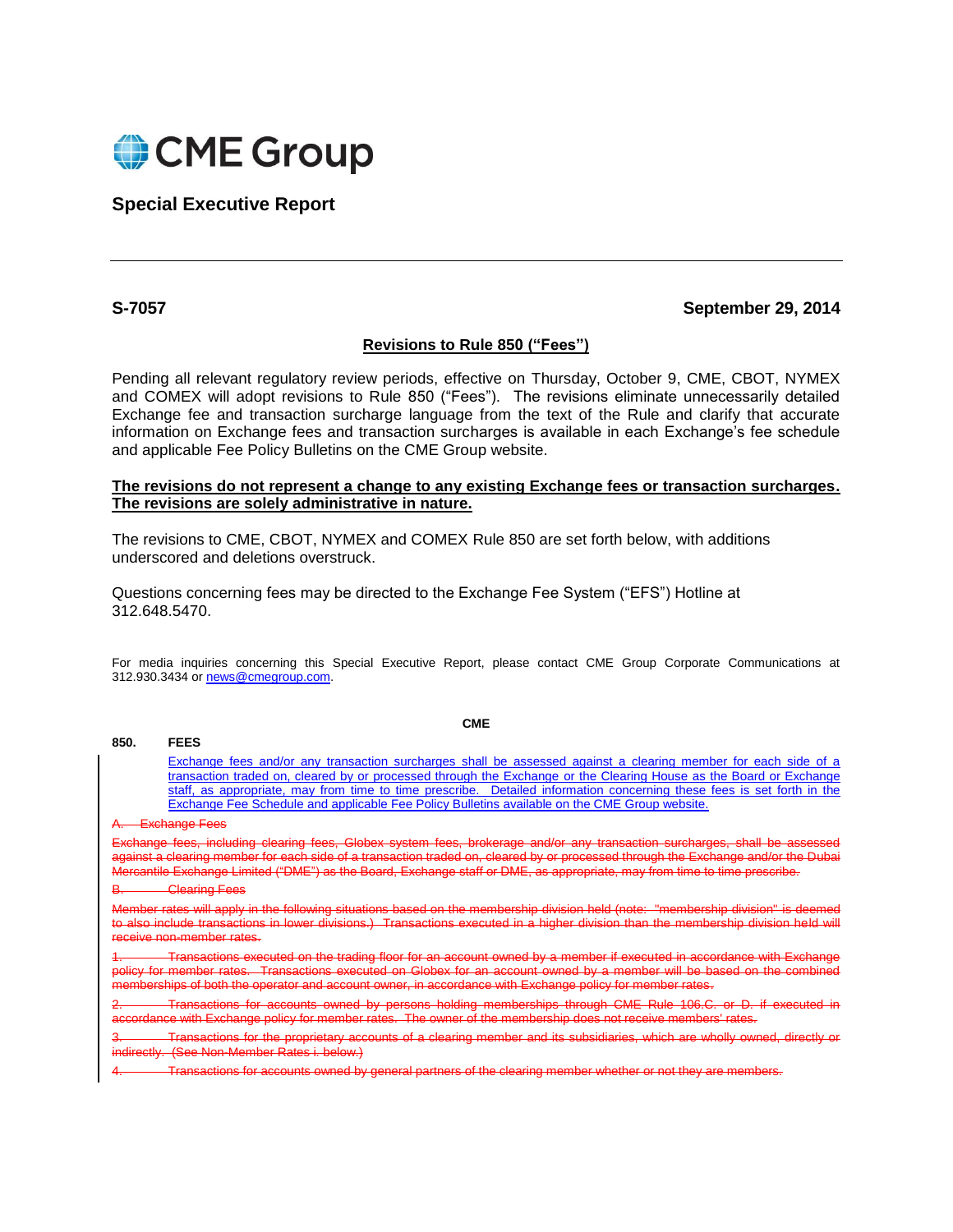Special Executive Report S-7057 September 29, 2014 Page 2

| which transactions are solely for their benefit if executed in accordance with Exchange policy for member rates and as noted in<br>Member Rates 1, above                                                                                                                                                                                                                                                                                                                                                                                                                                                                                                                                                                                                                                                                                                                                                                                                                                                                                                                                                     |
|--------------------------------------------------------------------------------------------------------------------------------------------------------------------------------------------------------------------------------------------------------------------------------------------------------------------------------------------------------------------------------------------------------------------------------------------------------------------------------------------------------------------------------------------------------------------------------------------------------------------------------------------------------------------------------------------------------------------------------------------------------------------------------------------------------------------------------------------------------------------------------------------------------------------------------------------------------------------------------------------------------------------------------------------------------------------------------------------------------------|
| 6. Transactions for the proprietary accounts of firms holding membership pursuant to Rule 106.H., 106.N. or 106.R. subject<br>to approval by Exchange staff. If an employee of such firm holds the membership either the member or the firm may receive<br>member rates, but not both.                                                                                                                                                                                                                                                                                                                                                                                                                                                                                                                                                                                                                                                                                                                                                                                                                       |
| Transactions for the proprietary accounts owned by each related party in a chain of related parties which, holds a<br>7<br>membership pursuant to Rule 106.I. subject to approval by Exchange staff. A "related-party" shall be defined to include a clearing<br>member or a firm that either: owns, directly or indirectly, 100% of a clearing member or has 100% ownership, direct or indirect, in<br>common with a firm that owns, directly or indirectly, 100% of a clearing member.                                                                                                                                                                                                                                                                                                                                                                                                                                                                                                                                                                                                                     |
| Transactions for the proprietary accounts owned by each related hedge fund in a "family of funds" which holds<br>8.<br>membership pursuant to Rule 106S. subject to approval by Exchange staff.                                                                                                                                                                                                                                                                                                                                                                                                                                                                                                                                                                                                                                                                                                                                                                                                                                                                                                              |
| Transactions for joint accounts owned by a member/parent, member/spouse or member/child or a member/Rule 106.H.<br>firm or a member/related party which would receive member rates.                                                                                                                                                                                                                                                                                                                                                                                                                                                                                                                                                                                                                                                                                                                                                                                                                                                                                                                          |
| Transactions executed on the trading floor for an account jointly owned by members will be based on the combined<br>10.<br>memberships of all account owners, in accordance with Exchange policy for member rates. Transactions executed on Globex for<br>an account jointly owned by members will be based on the combined memberships of both the operator and account owners, in<br>accordance with Exchange policy for member rates. The type of membership held (equity, lessee, clearing member, Rule 106.H.,<br>106.I., 106.N., 106.R. or 106.S.) will determine the rate received. For on-floor trading activity, trading discretion over an account<br>constitutes a "de facto" joint account for clearing fee purposes between the executing member and the account owner with respect<br>to the trading activity of the executing member. For off-floor trading activity, an account is presumed to be jointly owned (for clearing<br>fee purposes) where an individual or entity has direct or indirect risk of loss with respect to a specific trading account or group of<br>trading accounts. |
| "Lowest Common Denominator" (LCD) Rule" - To determine the rates charged for a joint account, the LCD rule is used. Rates are<br>determined by the type of membership held by all of the owners and applying the rates corresponding to the lowest level of<br>membership (highest rate).                                                                                                                                                                                                                                                                                                                                                                                                                                                                                                                                                                                                                                                                                                                                                                                                                    |

Transactions for an account owned by a corporation or partnership which is wholly-owned by a member or members and

nber Rates will apply in the following circumstances:

for accounts owned by persons not holding Exchange memberships. (This includes transactions for officers and employees of clearing member firms, who may be considered "house" accounts of the firm, but who are not members.)

Transactions for the account jointly owned by a member and one or more non-members, except as noted in member rate s 4. or 9. above.

Transactions for an omnibus account, whether or not the account is held in the name of a member, unless there is clear that all transactions in the omnibus are eligible for member rates.

Transactions for accounts owned by a corporation or partnership which is not 100% owned by a member or members and es not fall into member rate categories 4., 5. or 9. above.

### **CBOT**

### **850. EXCHANGE SERVICE FEES**

Exchange fees and/or any transaction surcharges shall be assessed against a clearing member for each side of a transaction traded on, cleared by or processed through the Exchange or the Clearing House as the Board or Exchange staff, as appropriate, may from time to time prescribe. Detailed information concerning these fees is set forth in the Exchange Fee Schedule and applicable Fee Policy Bulletins available on the CME Group website.

and member firms - Each Series B-1 (Full), Series B-2 (Associate), Series B-3 (GIM), Series B-4 (IDEM) Series B-5 (COM) member (hereinafter referred to as "members"), and member firm shall be obligated to pay, at such times and in such manner as the Exchange may prescribe, fees for transactions executed by open auction and on Globex, as described below and in accordance with the fee schedule adopted by the Exchange, which is incorporated into this Rule by reference. In that fee schedule, the applicable rate specifications shall be per contract/per side, and the applicable volume specifications shall be per calendar month.

1. Open auction fee caps – with respect to open auction trades for a Series B-1 (Full), Series B-2 (Associate), Series B-3 (GIM), Series B-4 (IDEM) or Series B-5 (COM) member's own account, the maximum of fees paid by any such member shall be \$20,000 per year per person executes the trades. With respect to open auction trades for the proprietary account of a CBOT Clearing Closely Held Corporate Member Firm or a CBOT Equity Closely Held Corporate Member Firm, or an Affiliate of either such firm, as defined by the Exchange, which are initiated and executed by the same member, who is registered with the Exchange as a trader for the account pursuant to procedures established by the Exchange, the maximum of fees paid by any such member firm or Affiliate shall be \$2 .<br>By aximum of fees paid by any such member firm or Affiliate shall be \$20,000 per year per person who initiates trades.

Open auction floor broker fee – Open auction trades executed by a member as a floor broker for others shall incur a floor bro charge of 2 cents per contract/per side. Provided, however, that this charge shall not apply to trades which are both initiated and executed by the same member for the account of a member, or the proprietary account of a member firm. The maximum of fees paid by any Series B-1 (Full), Series B-2 (Associate), Series B-3 (GIM), Series B-4 (IDEM) or Series B-5 (COM) member pursuant to this subsection shall be \$20,000 per year. en a member executes trades as a floor broker for others and also executes open auction trades for his or her own account, the maximum of paid by such member for all such open auction trades collectively shall be \$20,000 per year.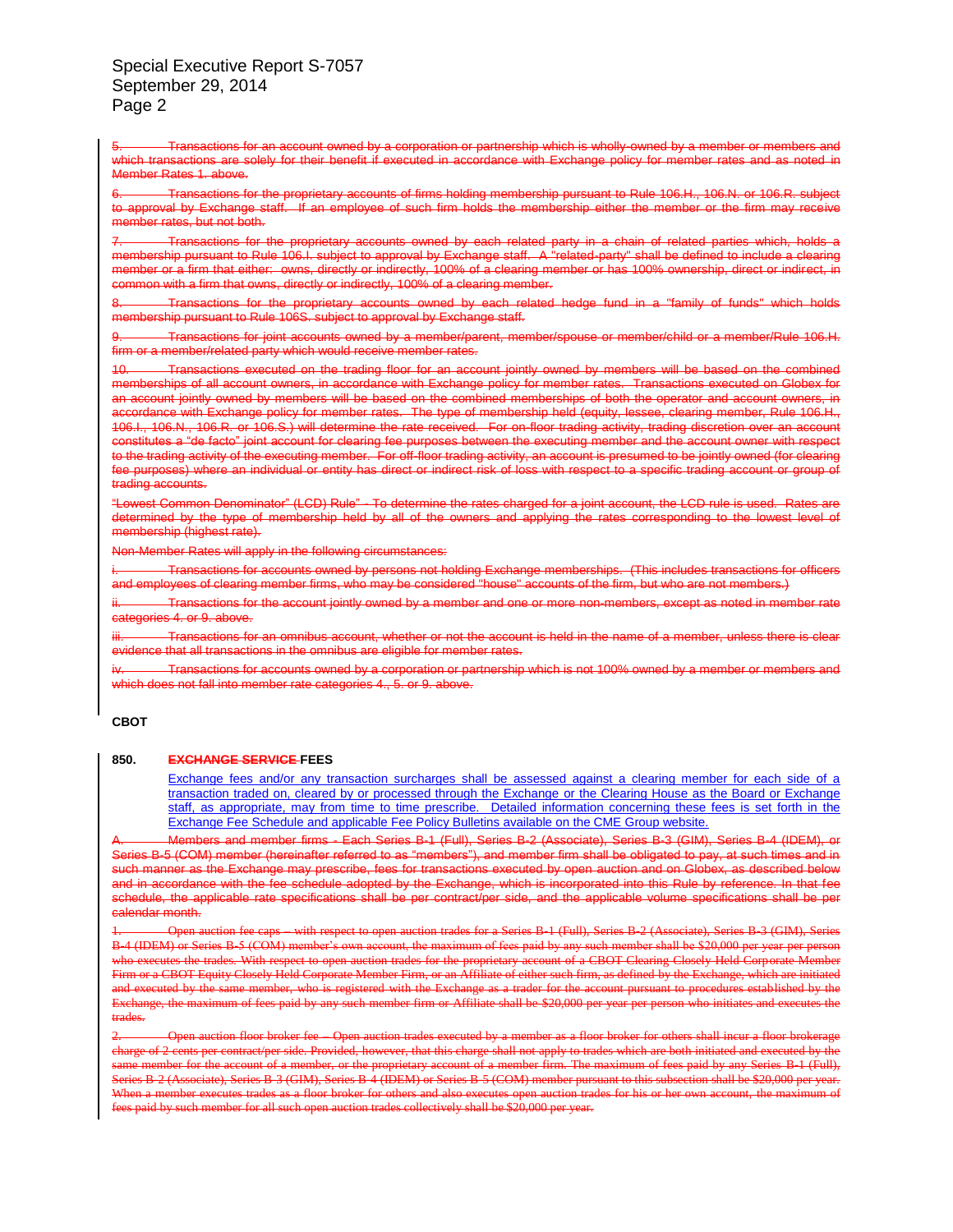Special Executive Report S-7057 September 29, 2014 Page 3

Firm-owned memberships – Notwithstanding sections A.1. and A.2. of this Rule, the fees applicable with respect to membership which are owned by member firms shall be equivalent, in the following categories, to those which the Exchange prescribes for delegates: Trades for such member's own account, in cases where the individual is not a principal of the member firm which owns his/her membership. For purposes of this paragraph, an individual shall be deemed a principal of a member firm if he/she holds a majority ownership interest in that firm eria as the Exchange may prescribe by regulation; Trades executed by such member on behalf of any account other than the proprietary account or a customer account of the member firm owner of the membership, or its Affiliate, as defined by the Non-members - Each member firm handling the funds of non-member customers shall include, in the statements to such ers, fees for the open auction and Globex transactions executed for the accounts of such customers in accordance with the fee schedule adopted by the Exchange. In that fee schedule, the applicable rate specifications shall be per contract/per side, and the applicable volume specifications shall be per calendar month. All such fees collected from non-member customers shall be remitted by the member or member firm at such times and in such manner as the ehange may prescribe. No member firm shall identify on its statements to nonmember customers any charge as an "Exchange Service Fee" unless the amount shown ally due and payable to the Exchange under this Rule. Surcharges - Exchange transaction fee surcharges, exchange fees for non-trade transactions, and clearing fees are set forth in the fee dule adopted by the Exchange, which is incorporated into this Rule by reference. Revenue - The Exchange shall have the authority in its discretion to suspend any of the fees specified in this Rule at any time during fiscal year. Reports - Each member or member firm subject to the provisions of this Rule shall submit to the Exchange such reports as the hange may deem necessary for the administration of this Rule. Special assessments - This Rule shall not abrogate the right of the Exchange to levy such additional dues, assessments, charges or fees n the membership as it may deem necessary or advisable. **Definitions for the purpose of implementing this Rule** 1. Member's Own Account – The term "member's own account" shall refer only to those commodity futures and/or commodity options trading accounts that are wholly owned by and held in the name of one or more members. For any account held by more than one member, all made for such account shall pay transaction fees equal to the highest fee required of any of the individual participants in the account, in with section G.6. of this Rule. An account owned by and held in the name of a non-member spouse or other relative shall not be considered a member's account. 2. Member's Own Account in Trust - A commodity futures and/or commodity options trading account placed in trust shall be deemed a "member's own account" if the following conditions are satisfied: the member is the sole settlor of the trust; and the member is one of the trustees of the trust and as such trustee, has sole control over the investment-making decisions of the trust; and iii. the beneficiaries of the trust include only the member, the member's spouse and/or the member's descent the trust declaration expressly incorporates the Rules of the Exchange, as may be amended; and the interest in the trust that inures to the beneficiaries of the trust shall be subject to all Rules of the Exchange, as may be amended; and vi. the non-member trustee, if any, expressly agrees in the trust declaration, to be subject to all Rules of the Exchange, as amended; and vii. the member provides to the Exchange's Membership Services Department, a copy of the trust declaration creating the trust, as well as endments thereto, along with a letter from an attorney stating that in the attorney's opinion, the trust created is designed to achieve the planning objectives of the member. the member's death or if the member is adjudged incompetent, any commodity futures and/or commodity options trading account trust pursuant to this section G.2. by such member will be treated as a non-member trading account for purposes of implementing this Rule. 3. Member Firm's Proprietary Account – The term "proprietary account of a member firm" shall refer only to those commodity futures and/or commodity options trading accounts that are wholly owned by and held in the name of the member firm. For an account to qualify as a member firm proprietary account, any individual who initiates and/or enters trades on behalf of the proprietary account (unless he owns a membership and is entering trades within the scope of his membership privileges) must meet the following requireme may not provide trading capital for the account; and may not have responsibility to provide capital based on trading losses; and for individuals that are not issued a W-2 (or comparable documentation in jurisdictions other than the United States) the firm m written agreement detailing the full terms of their compensation agreements; and may not contribute subordinated debt, unless the individual is a partner, member of a limited liability company, or shareholder of the er firm; and

gross trading profits and losses must be reported in the firm's income statement.

account that does not meet the above criteria will be considered a joint account with the individual entering the trades and, therefore, must comply with section G.6. of this Rule.